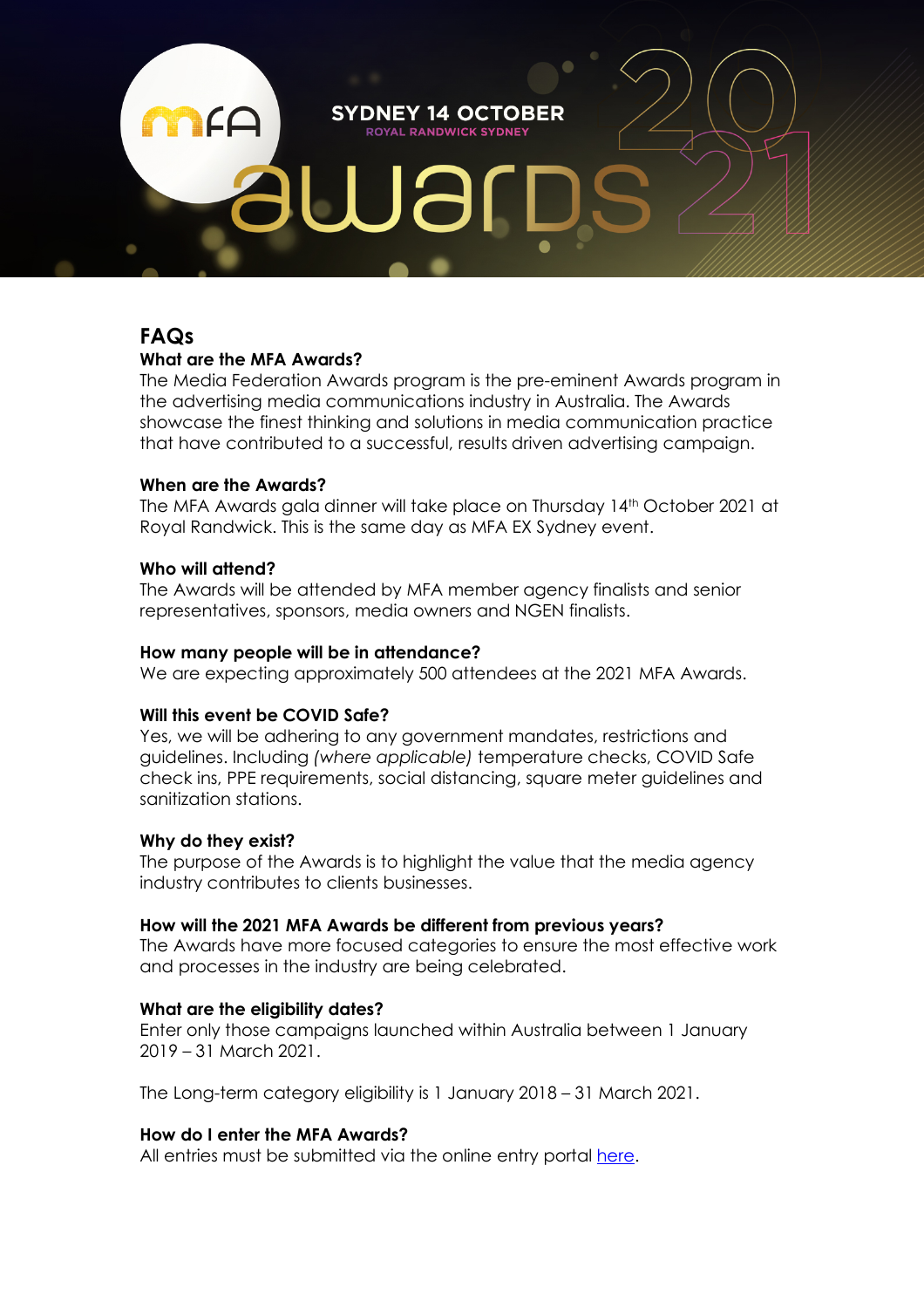

# **I have used the entry platform previously but can't remember my password. Who do I contact to get that changed?**

Only you have the ability to change your password. You can request to reset your password via the online system. Be sure to check your junk mail if it hasn't come through within the hour.

#### **Is there a fee to enter the Awards?**

Entry fees do apply, see as follows:

Members  $$500.00$  incl GST per entry Non-members  $$1,000.00$  incl GST per entry NGEN / Pro-bono  $$120.00$  incl GST per entry

### **Can I be invoiced for my entries rather than paying through the portal?**

All entries must be paid in full with a credit card via the online entry portal. A receipt will automatically be generated and sent to the entry contact once the payment has been processed.

### **What categories are media owners eligible to enter?**

Media owners are eligible to enter any of the 'Execution' categories along with 'Media partner', 'Industry contribution' and 'Pro-bono'.

### **What categories are clients eligible to enter?**

Clients are encouraged to work with their agency on their entries however, should you like to enter the Awards directly you may enter any of the 'Execution' categories along with 'Pro-bono'.

### **What if I want to enter a campaign into more than one category?**

A campaign can be entered into a maximum of four categories and must be split across both 'Outcomes' and 'Execution'.

### **Can I submit a joint entry?**

Absolutely! Just make sure you include both companies details in the entry portal**.**

### **Where can I find more information about the categories?**

You can view the entry kit and criteria document here.

#### **Do I need client permission for my entry?**

All 'Outcome' and 'Execution' entries must be approved by the client. Client details must be submitted into the entry portal. A verification email will be sent to the individual directly; whereby they will have the opportunity to view…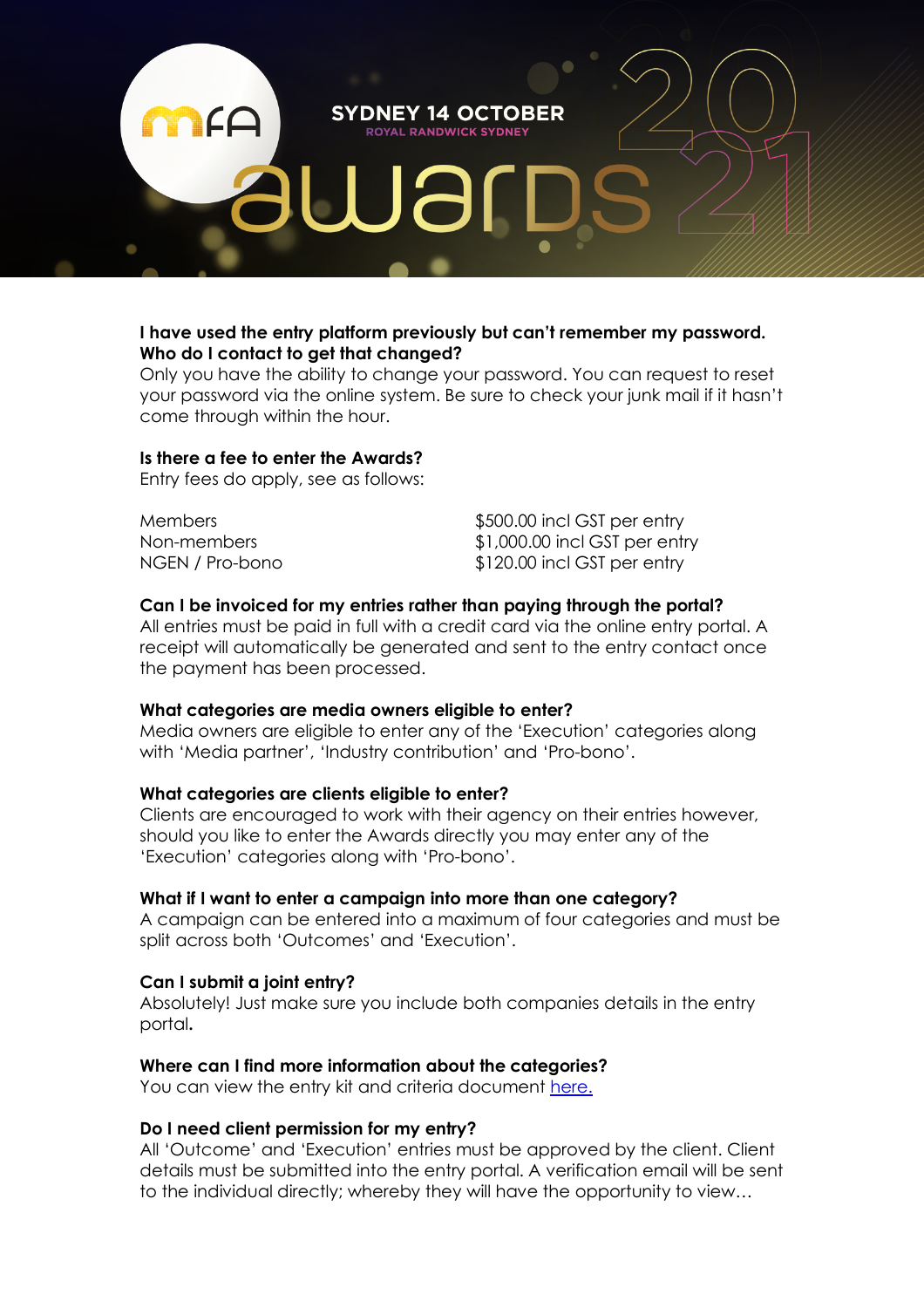# **Do I need client permission for my entry cont…?**

…the submission and accept or decline what has been submitted. Should a client decline an entry, Awards staff will communicate directly with the entrant on the next steps.

**SYDNEY 14 OCTOBER ROYAL RANDWICK SYDNEY** 

### **Will my client be contacted directly for any reason?**

Entries will go through an independent review process and some clients may be contacted in order to verify details relating to a campaign.

# **What do I need to include with my entry?**

All entries must consist of a written response and media schedule (where applicable). The online entry portal will walk you through each step of the process.

# **I can see the NGEN category is back but where do I download the brief?**

The 2021 NGEN brief is for the 'The Indigenous Literacy Foundation' (ILF) Charity. The detailed brief will be shared and available for download from the MFA website at the end of May.

### **What happens to the NGEN entry fee post Awards?**

50% of the NGEN entry fees are donated to 2021 NGEN 'The Indigenous Literacy Foundation' (ILF) Charity post Awards.

### **What happens to the Pro-bono entry fee post Awards?**

The Pro-bono entry fees are donated to the winning agencies selected charity post Awards.

# **Can I exceed the word count?**

The online entry portal will allow a very small buffer on the word count. Keep an eye on your tally as you type as additional words will not be accepted by the system.

### **Does my supporting material go towards my word count?**

The copy within supporting materials does not go towards your word count however, this is not a way to get around the limit. Supporting materials are purely an opportunity to help support information in your written submission.

# **What supporting materials need to be included with my entry?**

All entries must include a media schedule in order to be considered for judging. This excludes People & Community categories.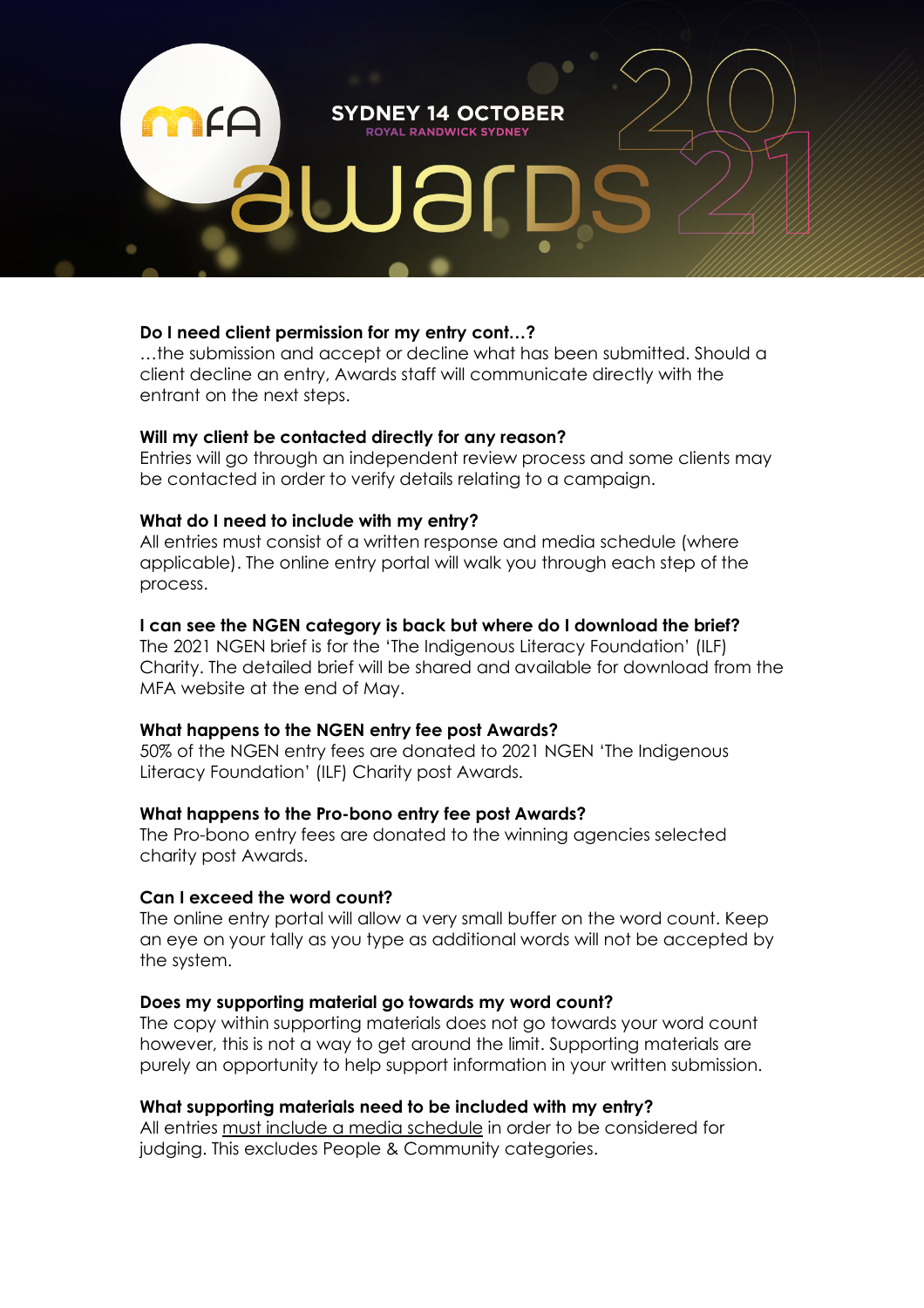

Whilst not mandatory, entrants are encouraged to submit supporting materials in addition to the written submission. In this instance more is more. Entrants that provide video files must not exceed a total of 5 minutes of footage*.*

# **Can I include company branding on my entry or supporting materials?**

Agency branding is not recommended on entries or within supporting materials.

#### **Can I get an extension on the entry deadline?**

Entry deadlines are final and no extensions will be provided. Access to relevant categories will be deactivated at 4pm on the date of the deadline.

Category deadline 4pm – 23<sup>rd</sup> July 2021

NGEN 4pm – 16<sup>th</sup> July 2021

# **Can I edit my entry after submitting it?**

Once the entry has been submitted, you will not have access to make changes. You can save your entry and edit it right up until the deadline, before submitting.

#### **How do I edit my entry once submitted**

Once submitted you cannot edit your entry. For any adjustments to typos or incorrect attachments contact our Award Managers at Two de Force who will adjust for you Nicole@twodeforce.com.au / Jessica@twodeforce.com.au

#### **Who will see my entry?**

Entries will be judged by a panel made up of senior representatives from agencies, clients, creative, media owners and research companies.

#### **What happens to any sensitive information in my entry?**

All entries are treated as confidential, however we do plan to showcase the finalist work at MFA EX. If there is something specific that cannot be published please make a note of it in the entry system. This is usually done by using 'JUDGING ONLY' in the file name.

When you enter you campaign details you will see a tick box and comment section where you can make a note of the concerns. Should your work be selected as a finalist, our Awards Managers will be in touch to discuss in further detail.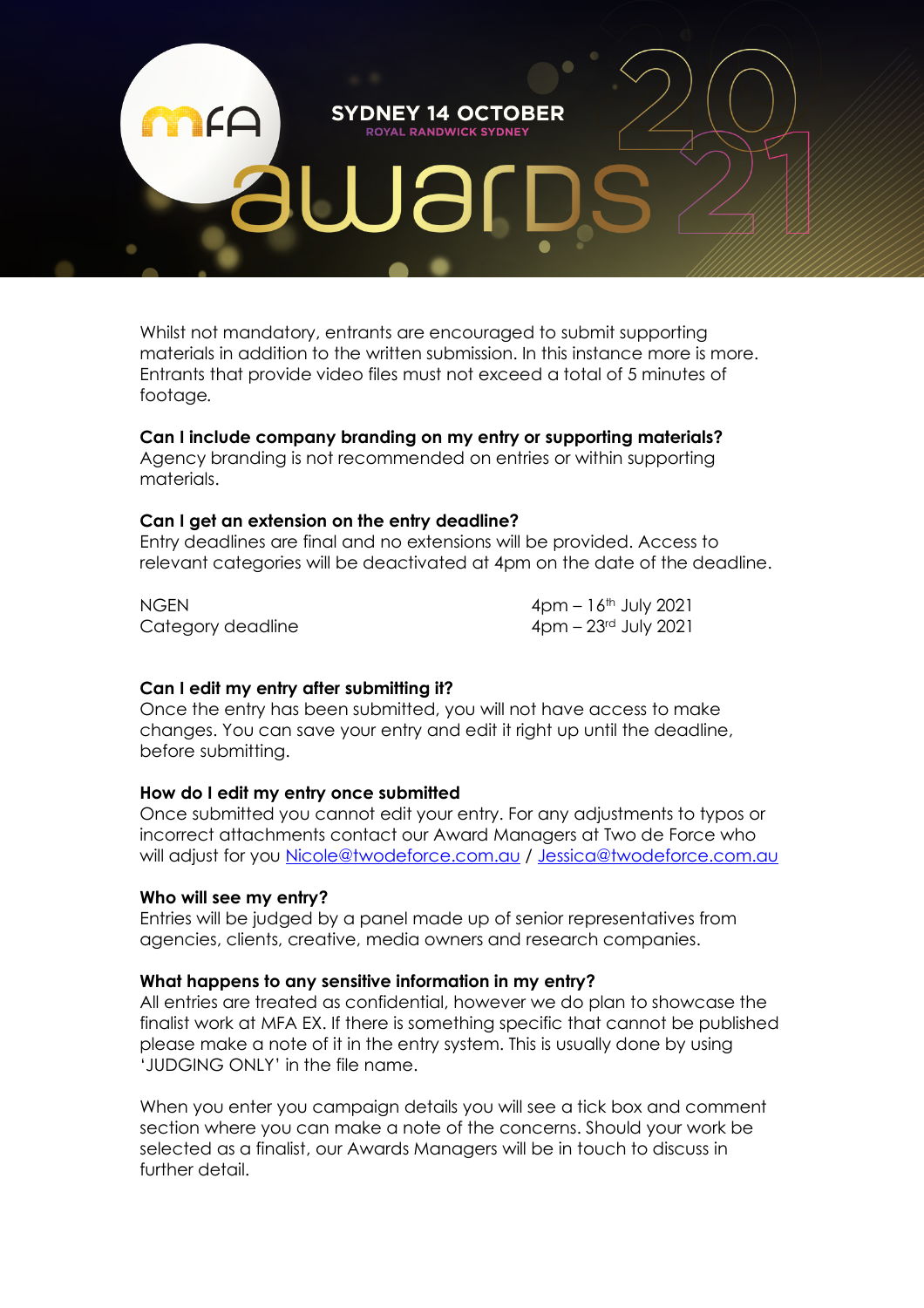**SYDNEY 14 OCTOBER ROYAL RANDWICK SYDNEY** 

### **Can I nominate myself to be a judge?**

Yes, please complete the judging nomination sign up form on the MFA website. Please note, judges will go through a review process so not all applications will be accepted.

### **What's involved in the judging process?**

All selected judges will need to take part in both stages of the judging process.

The first round of judging takes place w/c 19<sup>th</sup> July. Judges will need to review entries in their selected categories and score based on the category criteria provided. Judges will be able to flag any questions they would like to ask of the entrant / client and also note those that may require some further review from an external panel.

The second and final stage of judging will take place in August. Our Award Managers will address any of the questions that judges flagged during the online stage and also present any relevant findings from the independent review of entries. Once discussion has closed, judges will log back into the online judging portal for a silent vote on the winner. Judges will not know the result in their category

# **I plan to enter the NGEN but may be leaving my role prior to the event. If I am selected as a finalist / shortlisted will I still get that recognition?**

If you change roles and are still within the industry (at a MFA member agency) you will still get the recognition you deserve.

### **Can I enter myself into the Industry Contribution category?**

No, Individuals must be nominated by a senior representative from the agency/company.

#### **When will the MFA Award finalists be announced?**

Finalists will be announced at the end of August once the online and live judging has been completed.

#### **Do finalists get free tickets to the MFA Awards?**

NGEN finalists will be offered a complimentary ticket to the MFA Awards.

#### **Do I get a plus one for free?**

No. You must purchase a ticket if you wish to take a plus one.